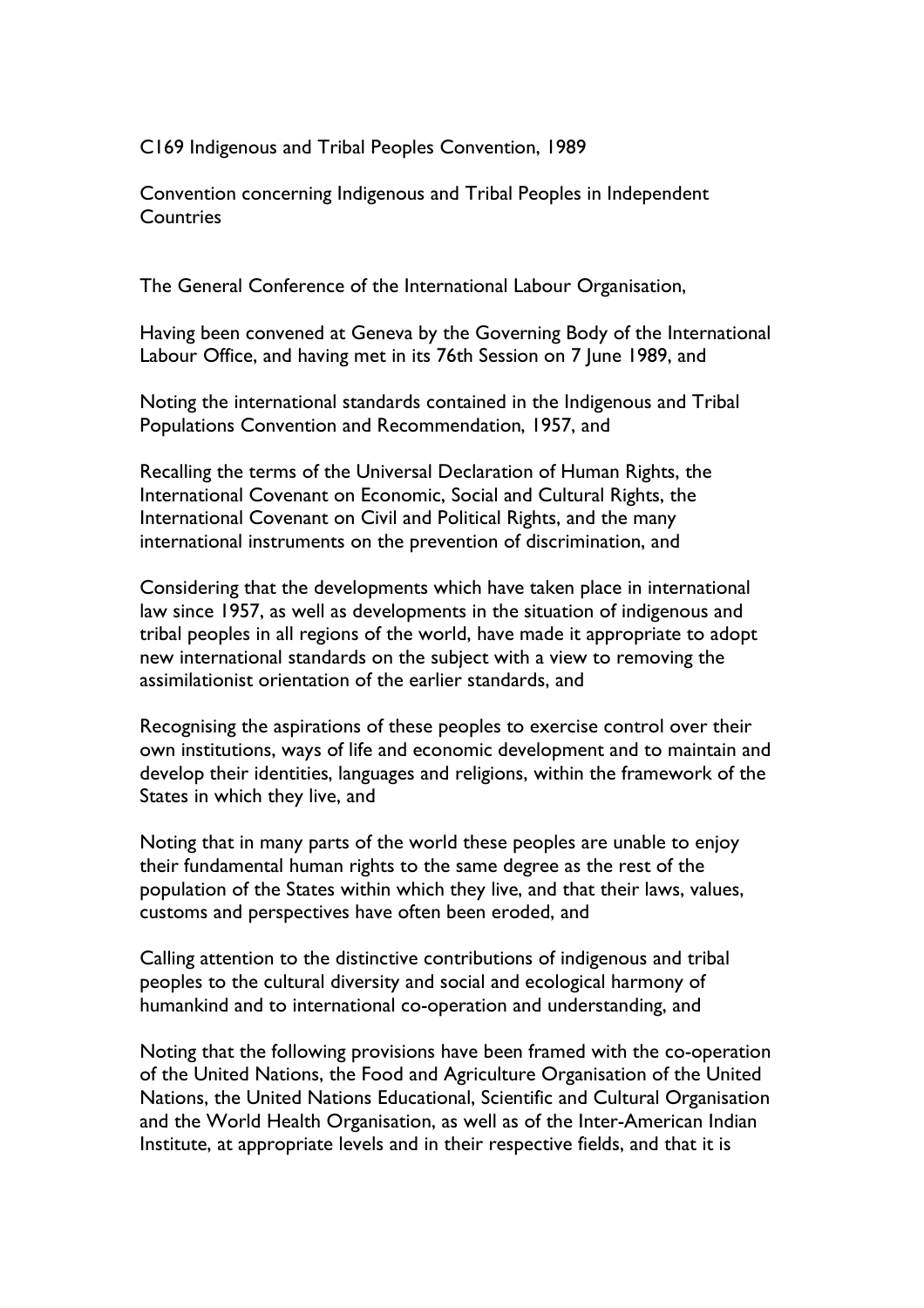proposed to continue this co-operation in promoting and securing the application of these provisions, and

Having decided upon the adoption of certain proposals with regard to the partial revision of the Indigenous and Tribal Populations Convention, 1957 (No. 107), which is the fourth item on the agenda of the session, and

Having determined that these proposals shall take the form of an international Convention revising the Indigenous and Tribal Populations Convention, 1957;

adopts this twenty-seventh day of June of the year one thousand nine hundred and eighty-nine the following Convention, which may be cited as the Indigenous and Tribal Peoples Convention, 1989;

PART I. GENERAL POLICY

Article 1

1. This Convention applies to:

(a) tribal peoples in independent countries whose social, cultural and economic conditions distinguish them from other sections of the national community, and whose status is regulated wholly or partially by their own customs or traditions or by special laws or regulations;

(b) peoples in independent countries who are regarded as indigenous on account of their descent from the populations which inhabited the country, or a geographical region to which the country belongs, at the time of conquest or colonisation or the establishment of present state boundaries and who, irrespective of their legal status, retain some or all of their own social, economic, cultural and political institutions.

2. Self-identification as indigenous or tribal shall be regarded as a fundamental criterion for determining the groups to which the provisions of this Convention apply.

3. The use of the term peoples in this Convention shall not be construed as having any implications as regards the rights which may attach to the term under international law.

Article 2

1. Governments shall have the responsibility for developing, with the participation of the peoples concerned, co-ordinated and systematic action to protect the rights of these peoples and to guarantee respect for their integrity.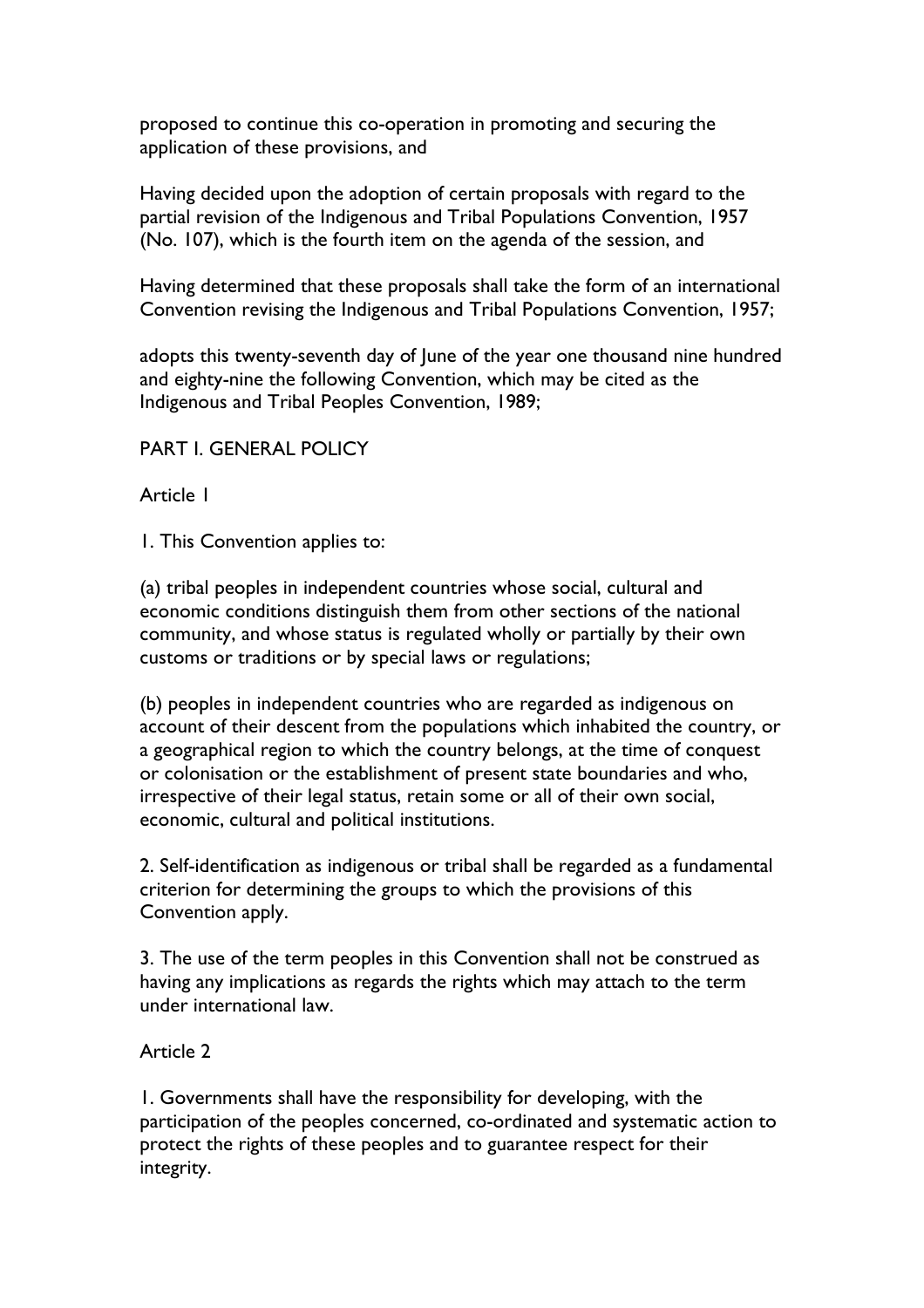2. Such action shall include measures for:

(a) ensuring that members of these peoples benefit on an equal footing from the rights and opportunities which national laws and regulations grant to other members of the population;

(b) promoting the full realisation of the social, economic and cultural rights of these peoples with respect for their social and cultural identity, their customs and traditions and their institutions;

(c) assisting the members of the peoples concerned to eliminate socioeconomic gaps that may exist between indigenous and other members of the national community, in a manner compatible with their aspirations and ways of life.

Article 3

1. Indigenous and tribal peoples shall enjoy the full measure of human rights and fundamental freedoms without hindrance or discrimination. The provisions of the Convention shall be applied without discrimination to male and female members of these peoples.

2. No form of force or coercion shall be used in violation of the human rights and fundamental freedoms of the peoples concerned, including the rights contained in this Convention.

# Article 4

1. Special measures shall be adopted as appropriate for safeguarding the persons, institutions, property, labour, cultures and environment of the peoples concerned.

2. Such special measures shall not be contrary to the freely-expressed wishes of the peoples concerned.

3. Enjoyment of the general rights of citizenship, without discrimination, shall not be prejudiced in any way by such special measures.

# Article 5

In applying the provisions of this Convention:

(a) the social, cultural, religious and spiritual values and practices of these peoples shall be recognised and protected, and due account shall be taken of the nature of the problems which face them both as groups and as individuals;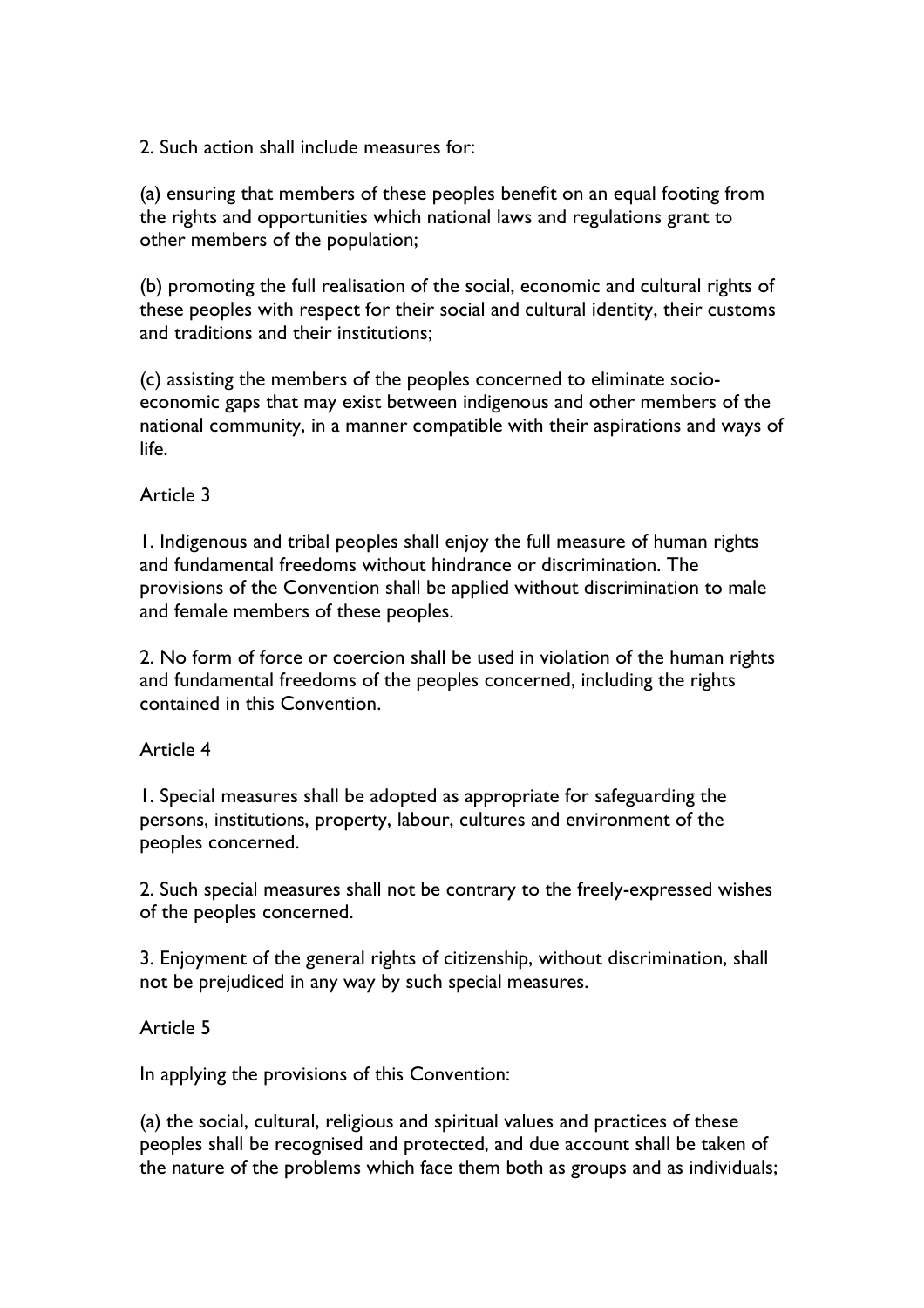(b) the integrity of the values, practices and institutions of these peoples shall be respected;

(c) policies aimed at mitigating the difficulties experienced by these peoples in facing new conditions of life and work shall be adopted, with the participation and co-operation of the peoples affected.

Article 6

1. In applying the provisions of this Convention, governments shall:

(a) consult the peoples concerned, through appropriate procedures and in particular through their representative institutions, whenever consideration is being given to legislative or administrative measures which may affect them directly;

(b) establish means by which these peoples can freely participate, to at least the same extent as other sectors of the population, at all levels of decisionmaking in elective institutions and administrative and other bodies responsible for policies and programmes which concern them;

(c) establish means for the full development of these peoples' own institutions and initiatives, and in appropriate cases provide the resources necessary for this purpose.

2. The consultations carried out in application of this Convention shall be undertaken, in good faith and in a form appropriate to the circumstances, with the objective of achieving agreement or consent to the proposed measures.

## Article 7

1. The peoples concerned shall have the right to decide their own priorities for the process of development as it affects their lives, beliefs, institutions and spiritual well-being and the lands they occupy or otherwise use, and to exercise control, to the extent possible, over their own economic, social and cultural development. In addition, they shall participate in the formulation, implementation and evaluation of plans and programmes for national and regional development which may affect them directly.

2. The improvement of the conditions of life and work and levels of health and education of the peoples concerned, with their participation and co-operation, shall be a matter of priority in plans for the overall economic development of areas they inhabit. Special projects for development of the areas in question shall also be so designed as to promote such improvement.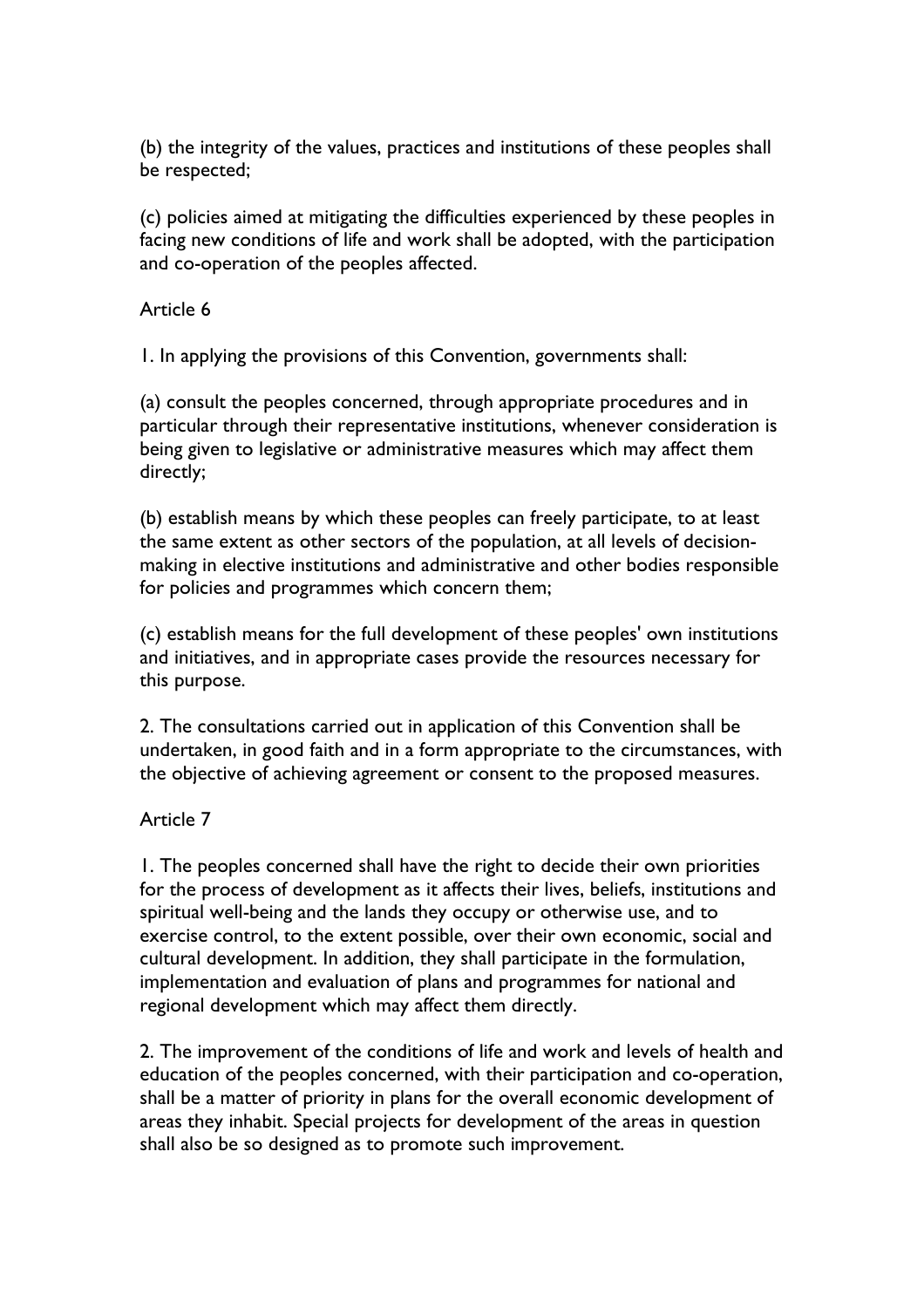3. Governments shall ensure that, whenever appropriate, studies are carried out, in co-operation with the peoples concerned, to assess the social, spiritual, cultural and environmental impact on them of planned development activities. The results of these studies shall be considered as fundamental criteria for the implementation of these activities.

4. Governments shall take measures, in co-operation with the peoples concerned, to protect and preserve the environment of the territories they inhabit.

Article 8

1. In applying national laws and regulations to the peoples concerned, due regard shall be had to their customs or customary laws.

2. These peoples shall have the right to retain their own customs and institutions, where these are not incompatible with fundamental rights defined by the national legal system and with internationally recognised human rights. Procedures shall be established, whenever necessary, to resolve conflicts which may arise in the application of this principle.

3. The application of paragraphs 1 and 2 of this Article shall not prevent members of these peoples from exercising the rights granted to all citizens and from assuming the corresponding duties.

Article 9

1. To the extent compatible with the national legal system and internationally recognised human rights, the methods customarily practised by the peoples concerned for dealing with offences committed by their members shall be respected.

2. The customs of these peoples in regard to penal matters shall be taken into consideration by the authorities and courts dealing with such cases.

Article 10

1. In imposing penalties laid down by general law on members of these peoples account shall be taken of their economic, social and cultural characteristics.

2. Preference shall be given to methods of punishment other than confinement in prison.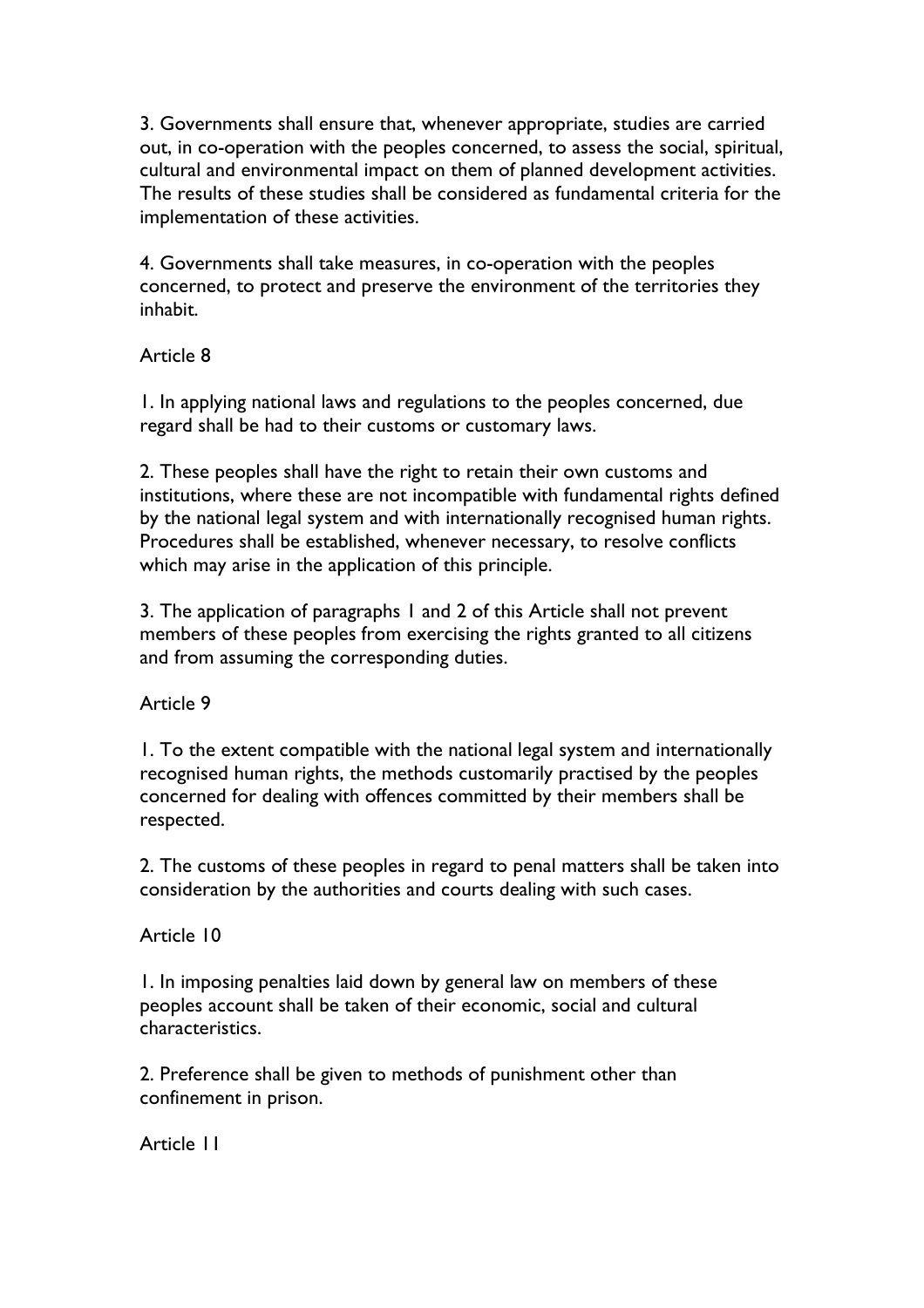The exaction from members of the peoples concerned of compulsory personal services in any form, whether paid or unpaid, shall be prohibited and punishable by law, except in cases prescribed by law for all citizens.

## Article 12

The peoples concerned shall be safeguarded against the abuse of their rights and shall be able to take legal proceedings, either individually or through their representative bodies, for the effective protection of these rights. Measures shall be taken to ensure that members of these peoples can understand and be understood in legal proceedings, where necessary through the provision of interpretation or by other effective means.

PART II. LAND

Article 13

1. In applying the provisions of this Part of the Convention governments shall respect the special importance for the cultures and spiritual values of the peoples concerned of their relationship with the lands or territories, or both as applicable, which they occupy or otherwise use, and in particular the collective aspects of this relationship.

2. The use of the term lands in Articles 15 and 16 shall include the concept of territories, which covers the total environment of the areas which the peoples concerned occupy or otherwise use.

## Article 14

1. The rights of ownership and possession of the peoples concerned over the lands which they traditionally occupy shall be recognised. In addition, measures shall be taken in appropriate cases to safeguard the right of the peoples concerned to use lands not exclusively occupied by them, but to which they have traditionally had access for their subsistence and traditional activities. Particular attention shall be paid to the situation of nomadic peoples and shifting cultivators in this respect.

2. Governments shall take steps as necessary to identify the lands which the peoples concerned traditionally occupy, and to guarantee effective protection of their rights of ownership and possession.

3. Adequate procedures shall be established within the national legal system to resolve land claims by the peoples concerned.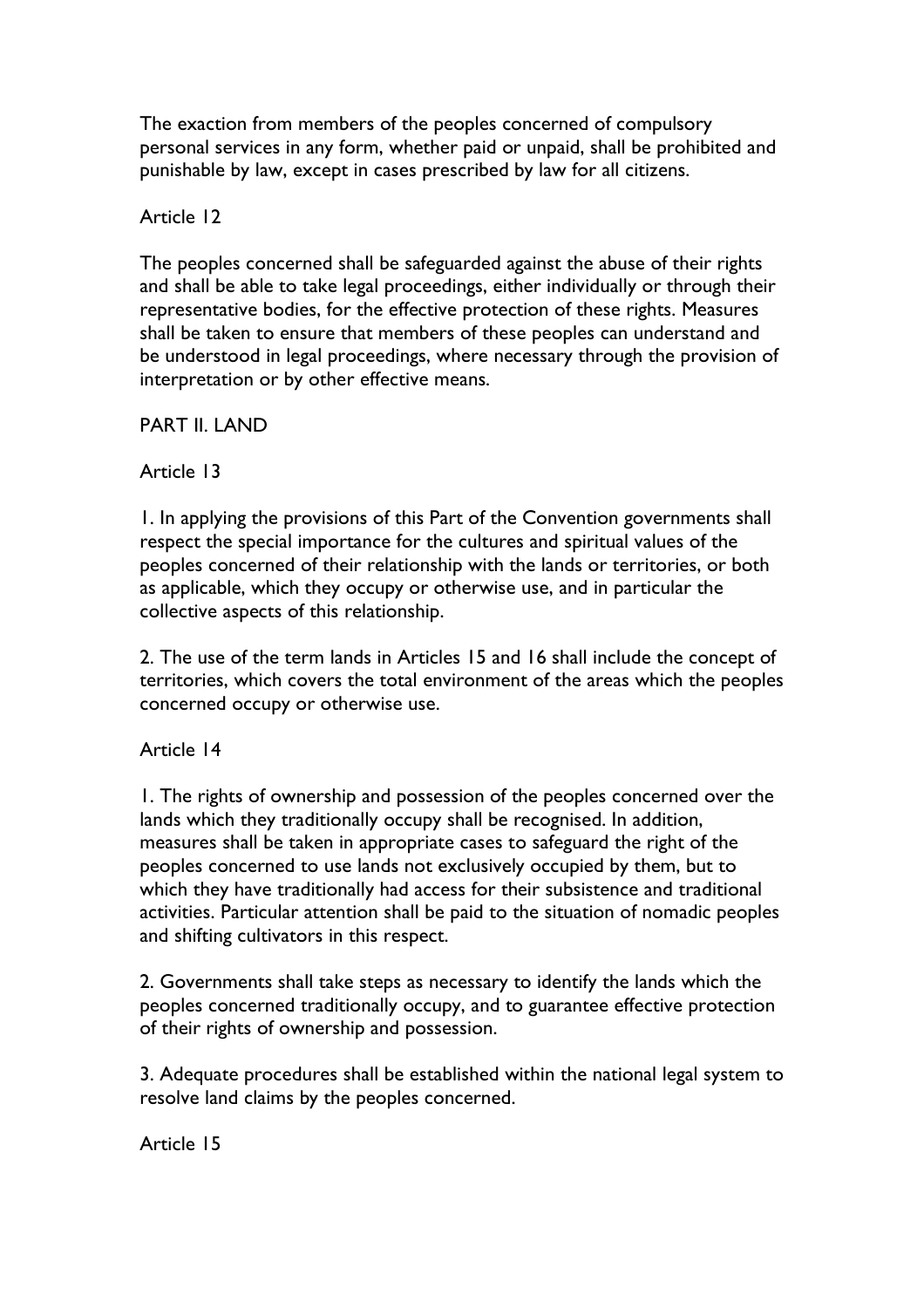1. The rights of the peoples concerned to the natural resources pertaining to their lands shall be specially safeguarded. These rights include the right of these peoples to participate in the use, management and conservation of these resources.

2. In cases in which the State retains the ownership of mineral or sub-surface resources or rights to other resources pertaining to lands, governments shall establish or maintain procedures through which they shall consult these peoples, with a view to ascertaining whether and to what degree their interests would be prejudiced, before undertaking or permitting any programmes for the exploration or exploitation of such resources pertaining to their lands. The peoples concerned shall wherever possible participate in the benefits of such activities, and shall receive fair compensation for any damages which they may sustain as a result of such activities.

## Article 16

1. Subject to the following paragraphs of this Article, the peoples concerned shall not be removed from the lands which they occupy.

2. Where the relocation of these peoples is considered necessary as an exceptional measure, such relocation shall take place only with their free and informed consent. Where their consent cannot be obtained, such relocation shall take place only following appropriate procedures established by national laws and regulations, including public inquiries where appropriate, which provide the opportunity for effective representation of the peoples concerned.

3. Whenever possible, these peoples shall have the right to return to their traditional lands, as soon as the grounds for relocation cease to exist.

4. When such return is not possible, as determined by agreement or, in the absence of such agreement, through appropriate procedures, these peoples shall be provided in all possible cases with lands of quality and legal status at least equal to that of the lands previously occupied by them, suitable to provide for their present needs and future development. Where the peoples concerned express a preference for compensation in money or in kind, they shall be so compensated under appropriate guarantees.

5. Persons thus relocated shall be fully compensated for any resulting loss or injury.

Article 17

1. Procedures established by the peoples concerned for the transmission of land rights among members of these peoples shall be respected.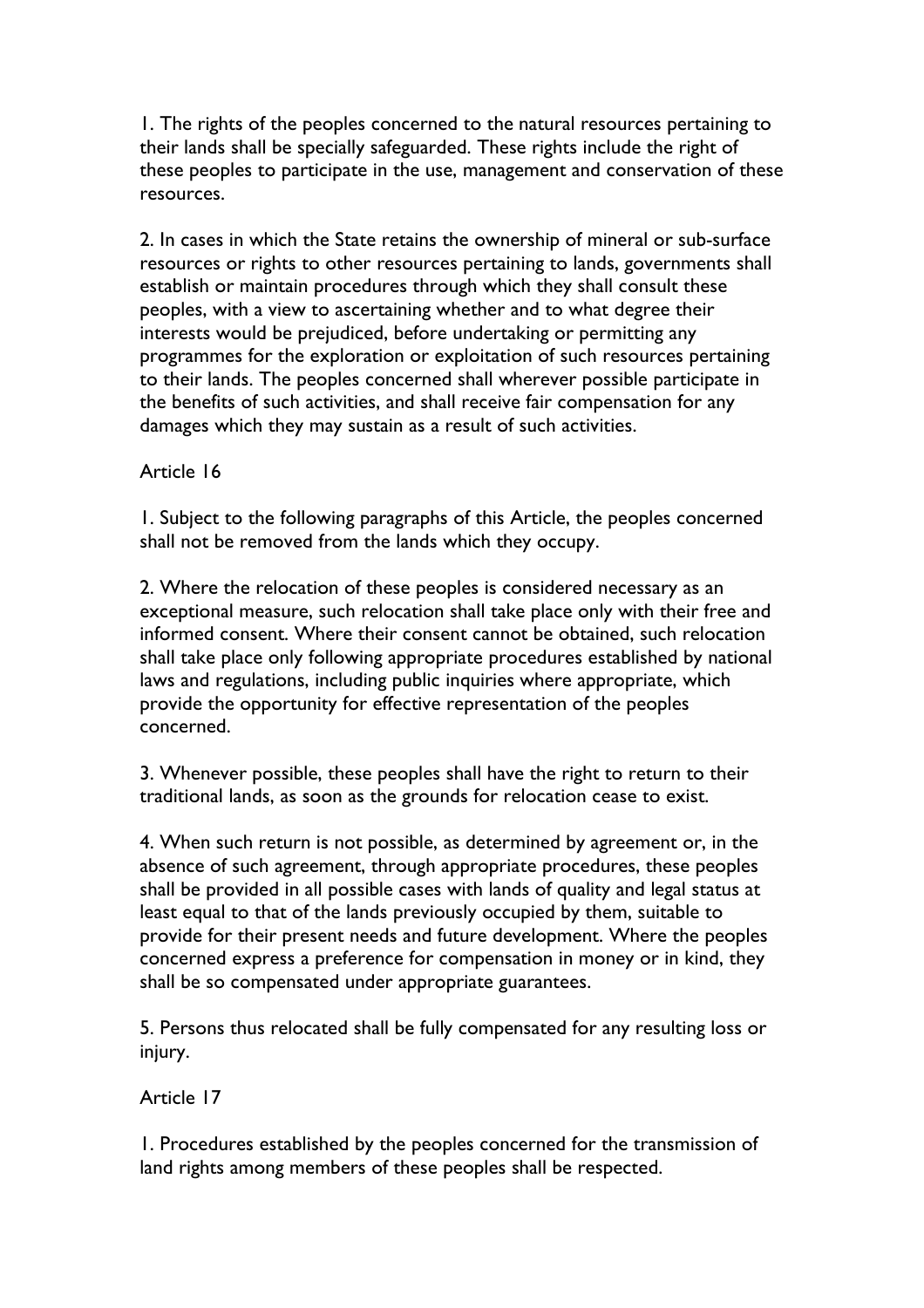2. The peoples concerned shall be consulted whenever consideration is being given to their capacity to alienate their lands or otherwise transmit their rights outside their own community.

3. Persons not belonging to these peoples shall be prevented from taking advantage of their customs or of lack of understanding of the laws on the part of their members to secure the ownership, possession or use of land belonging to them.

Article 18

Adequate penalties shall be established by law for unauthorised intrusion upon, or use of, the lands of the peoples concerned, and governments shall take measures to prevent such offences.

Article 19

National agrarian programmes shall secure to the peoples concerned treatment equivalent to that accorded to other sectors of the population with regard to:

(a) the provision of more land for these peoples when they have not the area necessary for providing the essentials of a normal existence, or for any possible increase in their numbers;

(b) the provision of the means required to promote the development of the lands which these peoples already possess.

PART III. RECRUITMENT AND CONDITIONS OF EMPLOYMENT

Article 20

1. Governments shall, within the framework of national laws and regulations, and in co-operation with the peoples concerned, adopt special measures to ensure the effective protection with regard to recruitment and conditions of employment of workers belonging to these peoples, to the extent that they are not effectively protected by laws applicable to workers in general.

2. Governments shall do everything possible to prevent any discrimination between workers belonging to the peoples concerned and other workers, in particular as regards:

(a) admission to employment, including skilled employment, as well as measures for promotion and advancement;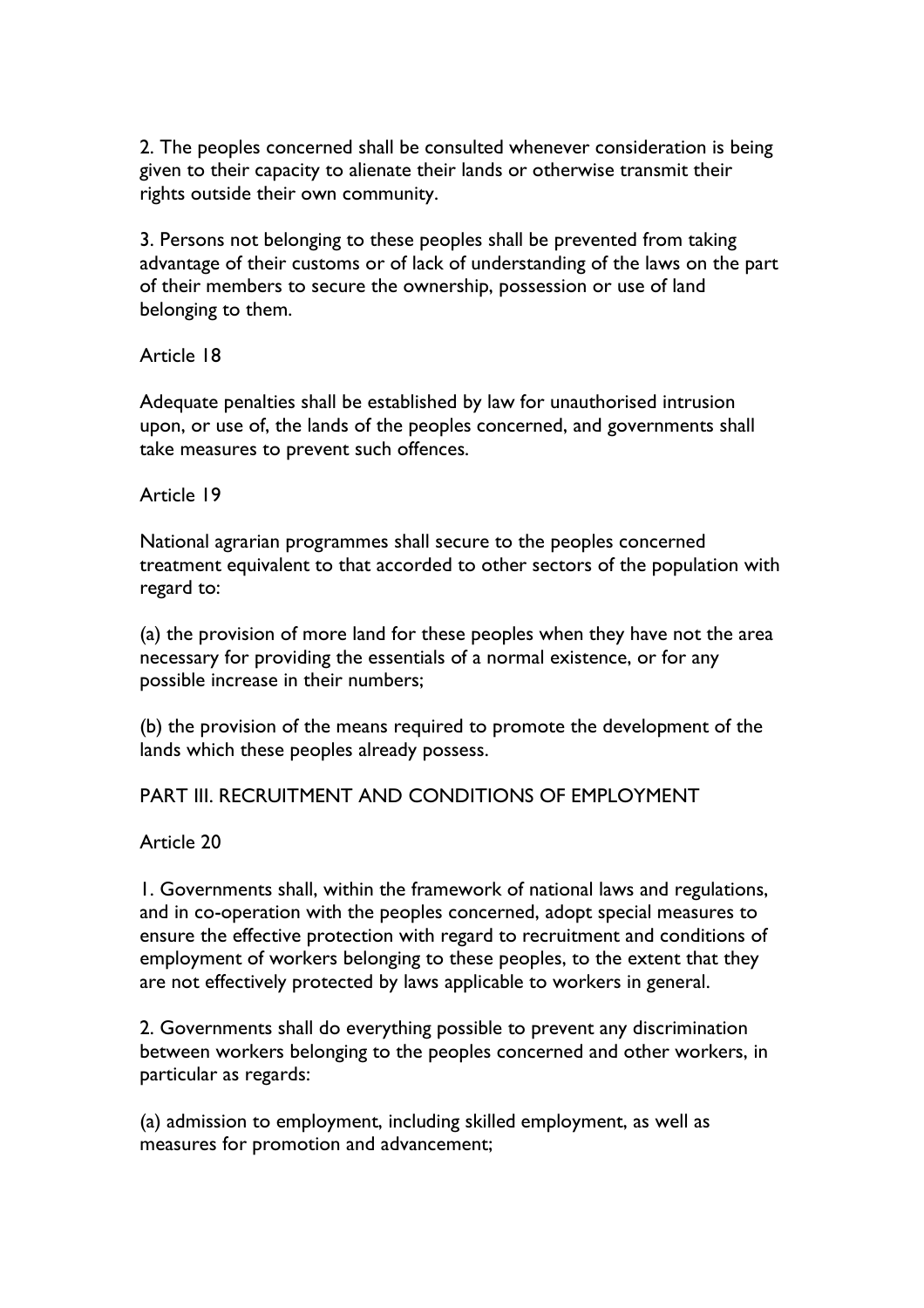(b) equal remuneration for work of equal value;

(c) medical and social assistance, occupational safety and health, all social security benefits and any other occupationally related benefits, and housing;

(d) the right of association and freedom for all lawful trade union activities, and the right to conclude collective agreements with employers or employers' organisations.

3. The measures taken shall include measures to ensure:

(a) that workers belonging to the peoples concerned, including seasonal, casual and migrant workers in agricultural and other employment, as well as those employed by labour contractors, enjoy the protection afforded by national law and practice to other such workers in the same sectors, and that they are fully informed of their rights under labour legislation and of the means of redress available to them;

(b) that workers belonging to these peoples are not subjected to working conditions hazardous to their health, in particular through exposure to pesticides or other toxic substances;

(c) that workers belonging to these peoples are not subjected to coercive recruitment systems, including bonded labour and other forms of debt servitude;

(d) that workers belonging to these peoples enjoy equal opportunities and equal treatment in employment for men and women, and protection from sexual harassment.

4. Particular attention shall be paid to the establishment of adequate labour inspection services in areas where workers belonging to the peoples concerned undertake wage employment, in order to ensure compliance with the provisions of this Part of this Convention.

## PART IV. VOCATIONAL TRAINING, HANDICRAFTS AND RURAL **INDUSTRIES**

Article 21

Members of the peoples concerned shall enjoy opportunities at least equal to those of other citizens in respect of vocational training measures.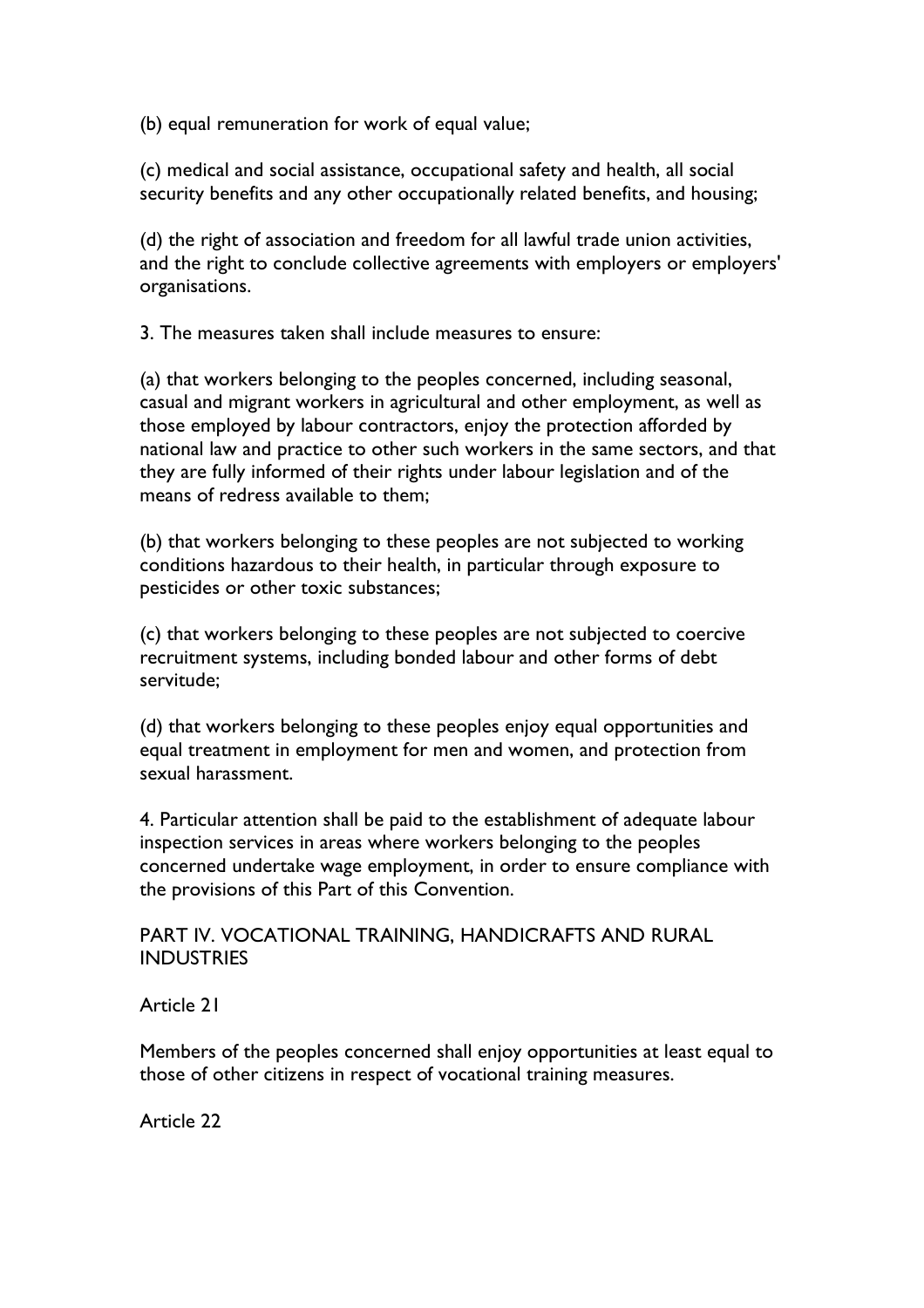1. Measures shall be taken to promote the voluntary participation of members of the peoples concerned in vocational training programmes of general application.

2. Whenever existing programmes of vocational training of general application do not meet the special needs of the peoples concerned, governments shall, with the participation of these peoples, ensure the provision of special training programmes and facilities.

3. Any special training programmes shall be based on the economic environment, social and cultural conditions and practical needs of the peoples concerned. Any studies made in this connection shall be carried out in cooperation with these peoples, who shall be consulted on the organisation and operation of such programmes. Where feasible, these peoples shall progressively assume responsibility for the organisation and operation of such special training programmes, if they so decide.

## Article 23

1. Handicrafts, rural and community-based industries, and subsistence economy and traditional activities of the peoples concerned, such as hunting, fishing, trapping and gathering, shall be recognised as important factors in the maintenance of their cultures and in their economic self-reliance and development. Governments shall, with the participation of these people and whenever appropriate, ensure that these activities are strengthened and promoted.

2. Upon the request of the peoples concerned, appropriate technical and financial assistance shall be provided wherever possible, taking into account the traditional technologies and cultural characteristics of these peoples, as well as the importance of sustainable and equitable development.

# PART V. SOCIAL SECURITY AND HEALTH

Article 24

Social security schemes shall be extended progressively to cover the peoples concerned, and applied without discrimination against them.

# Article 25

1. Governments shall ensure that adequate health services are made available to the peoples concerned, or shall provide them with resources to allow them to design and deliver such services under their own responsibility and control, so that they may enjoy the highest attainable standard of physical and mental health.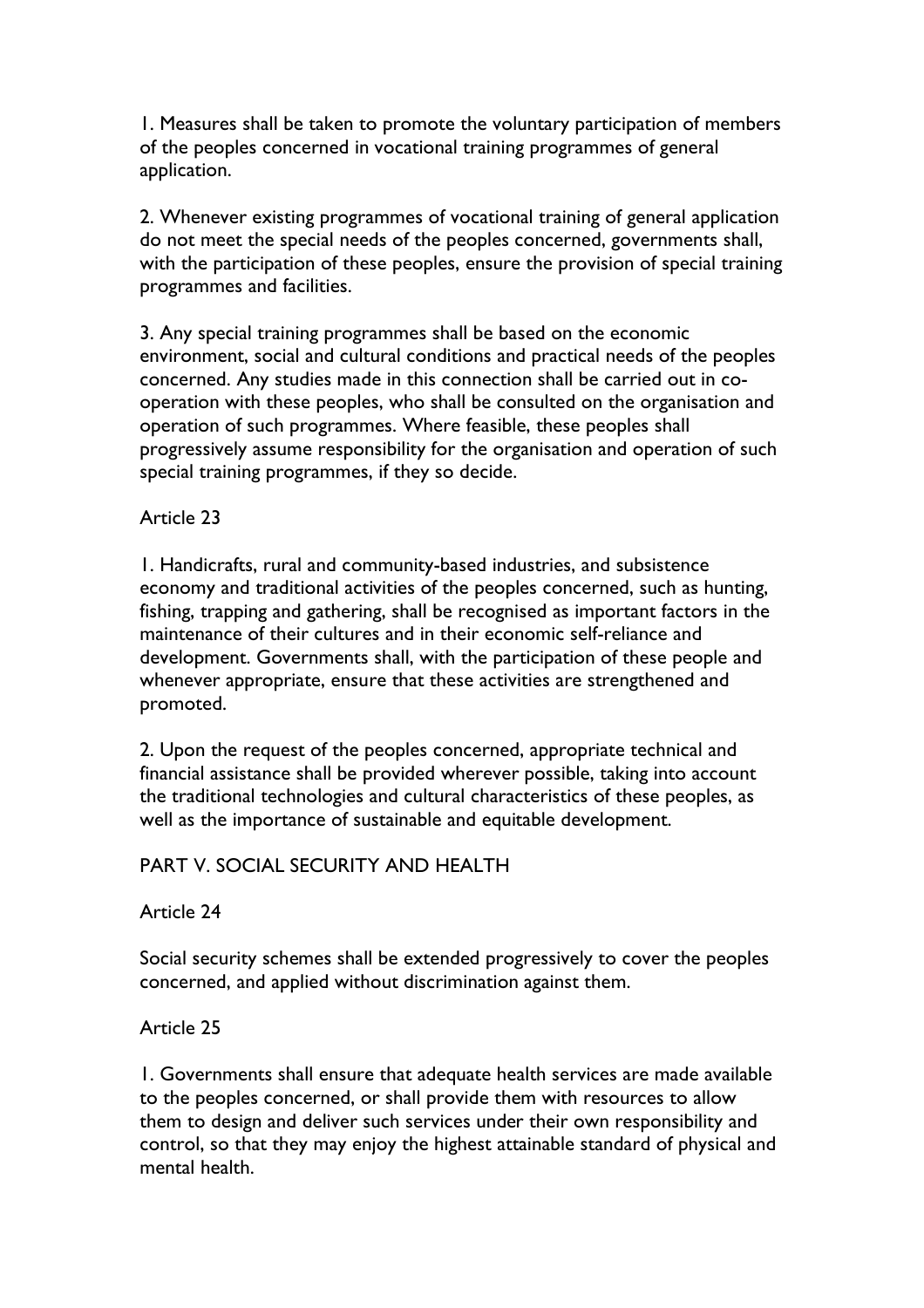2. Health services shall, to the extent possible, be community-based. These services shall be planned and administered in co-operation with the peoples concerned and take into account their economic, geographic, social and cultural conditions as well as their traditional preventive care, healing practices and medicines.

3. The health care system shall give preference to the training and employment of local community health workers, and focus on primary health care while maintaining strong links with other levels of health care services.

4. The provision of such health services shall be co-ordinated with other social, economic and cultural measures in the country.

PART VI. EDUCATION AND MEANS OF COMMUNICATION

Article 26

Measures shall be taken to ensure that members of the peoples concerned have the opportunity to acquire education at all levels on at least an equal footing with the rest of the national community.

Article 27

1. Education programmes and services for the peoples concerned shall be developed and implemented in co-operation with them to address their special needs, and shall incorporate their histories, their knowledge and technologies, their value systems and their further social, economic and cultural aspirations.

2. The competent authority shall ensure the training of members of these peoples and their involvement in the formulation and implementation of education programmes, with a view to the progressive transfer of responsibility for the conduct of these programmes to these peoples as appropriate.

3. In addition, governments shall recognise the right of these peoples to establish their own educational institutions and facilities, provided that such institutions meet minimum standards established by the competent authority in consultation with these peoples. Appropriate resources shall be provided for this purpose.

# Article 28

1. Children belonging to the peoples concerned shall, wherever practicable, be taught to read and write in their own indigenous language or in the language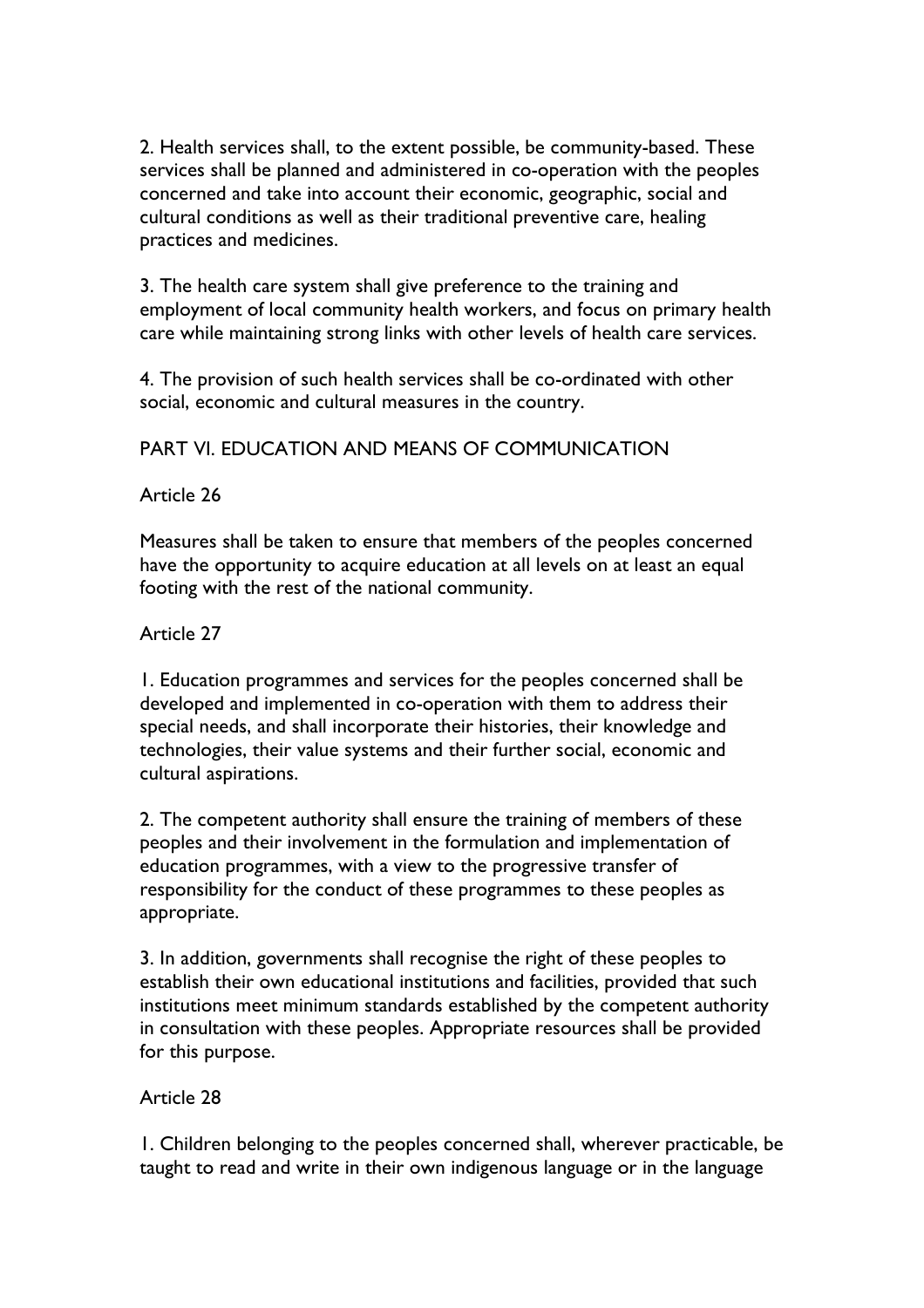most commonly used by the group to which they belong. When this is not practicable, the competent authorities shall undertake consultations with these peoples with a view to the adoption of measures to achieve this objective.

2. Adequate measures shall be taken to ensure that these peoples have the opportunity to attain fluency in the national language or in one of the official languages of the country.

3. Measures shall be taken to preserve and promote the development and practice of the indigenous languages of the peoples concerned.

Article 29

The imparting of general knowledge and skills that will help children belonging to the peoples concerned to participate fully and on an equal footing in their own community and in the national community shall be an aim of education for these peoples.

Article 30

1. Governments shall adopt measures appropriate to the traditions and cultures of the peoples concerned, to make known to them their rights and duties, especially in regard to labour, economic opportunities, education and health matters, social welfare and their rights deriving from this Convention.

2. If necessary, this shall be done by means of written translations and through the use of mass communications in the languages of these peoples.

Article 31

Educational measures shall be taken among all sections of the national community, and particularly among those that are in most direct contact with the peoples concerned, with the object of eliminating prejudices that they may harbour in respect of these peoples. To this end, efforts shall be made to ensure that history textbooks and other educational materials provide a fair, accurate and informative portrayal of the societies and cultures of these peoples.

PART VII. CONTACTS AND CO-OPERATION ACROSS BORDERS

Article 32

Governments shall take appropriate measures, including by means of international agreements, to facilitate contacts and co-operation between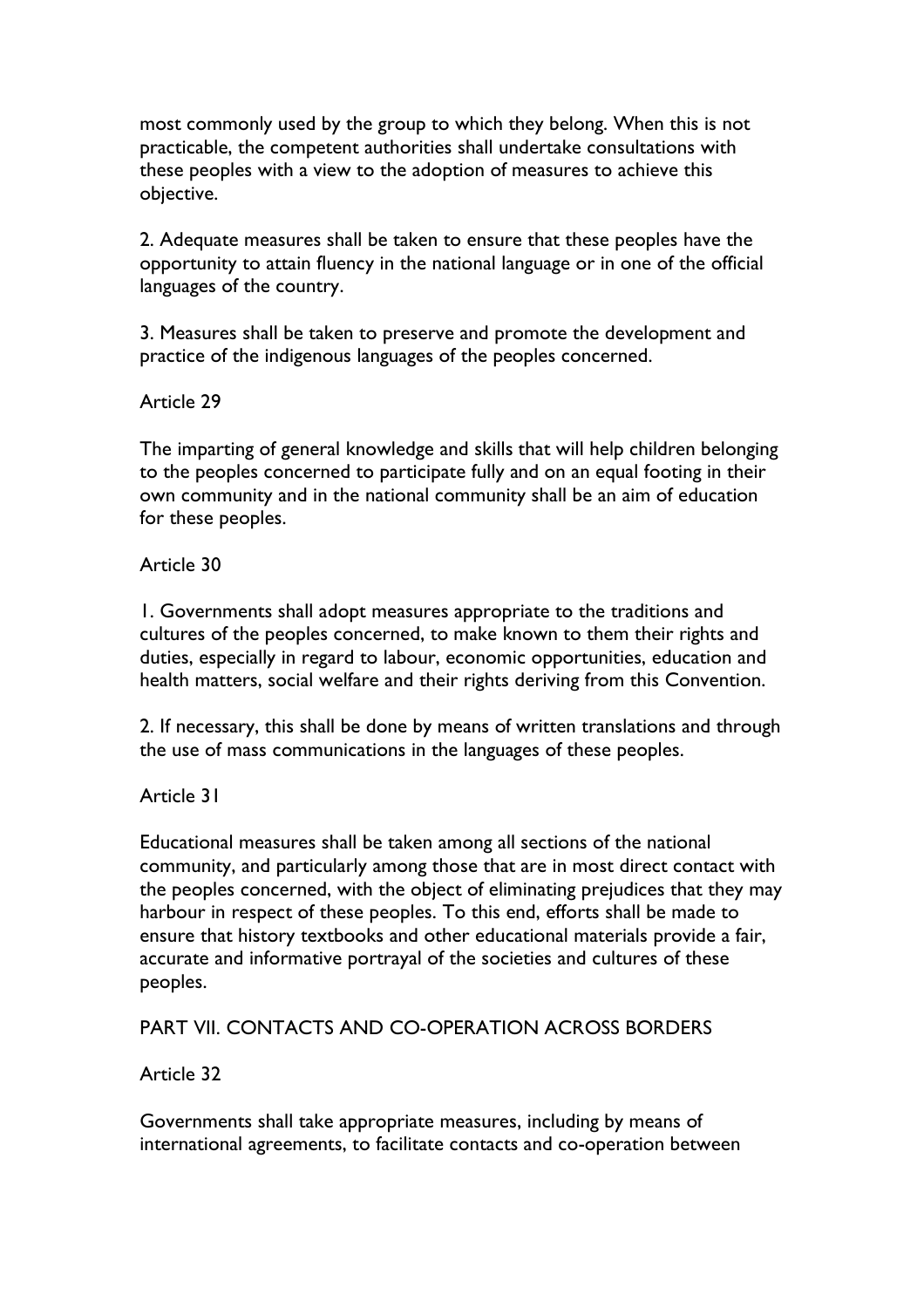indigenous and tribal peoples across borders, including activities in the economic, social, cultural, spiritual and environmental fields.

PART VIII. ADMINISTRATION

Article 33

1. The governmental authority responsible for the matters covered in this Convention shall ensure that agencies or other appropriate mechanisms exist to administer the programmes affecting the peoples concerned, and shall ensure that they have the means necessary for the proper fulfilment of the functions assigned to them.

2. These programmes shall include:

(a) the planning, co-ordination, execution and evaluation, in co-operation with the peoples concerned, of the measures provided for in this Convention;

(b) the proposing of legislative and other measures to the competent authorities and supervision of the application of the measures taken, in cooperation with the peoples concerned.

PART IX. GENERAL PROVISIONS

Article 34

The nature and scope of the measures to be taken to give effect to this Convention shall be determined in a flexible manner, having regard to the conditions characteristic of each country.

Article 35

The application of the provisions of this Convention shall not adversely affect rights and benefits of the peoples concerned pursuant to other Conventions and Recommendations, international instruments, treaties, or national laws, awards, custom or agreements.

PART X. FINAL PROVISIONS

Article 36

This Convention revises the Indigenous and Tribal Populations Convention, 1957.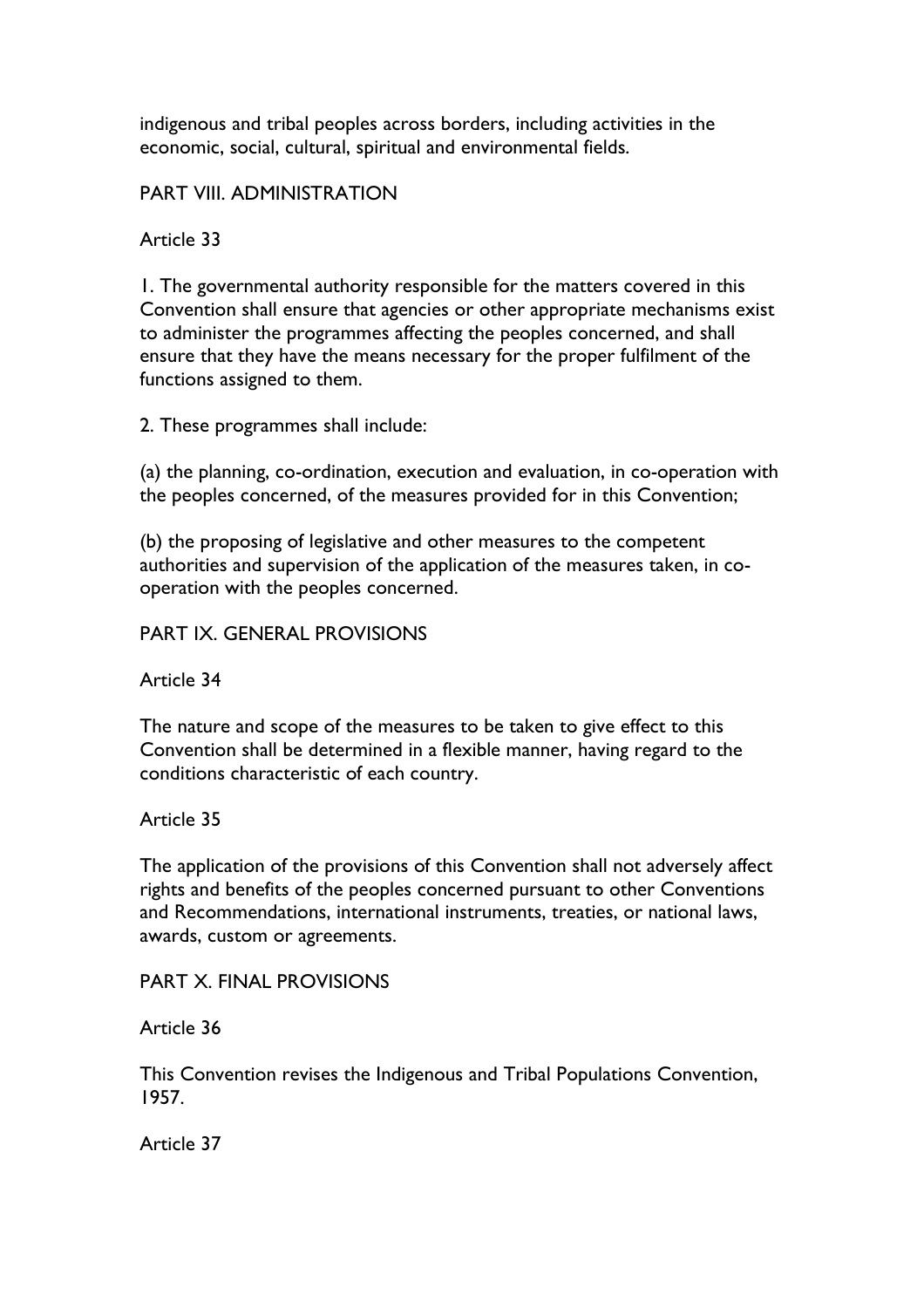The formal ratifications of this Convention shall be communicated to the Director-General of the International Labour Office for registration.

## Article 38

1. This Convention shall be binding only upon those Members of the International Labour Organisation whose ratifications have been registered with the Director-General

2. It shall come into force twelve months after the date on which the ratifications of two Members have been registered with the Director-General.

3. Thereafter, this Convention shall come into force for any Member twelve months after the date on which its ratification has been registered.

## Article 39

1. A Member which has ratified this Convention may denounce it after the expiration of ten years from the date on which the Convention first comes into force, by an act communicated to the Director-General of the International Labour Office for registration. Such denunciation shall not take effect until one year after the date on which it is registered.

2. Each Member which has ratified this Convention and which does not, within the year following the expiration of the period of ten years mentioned in the preceding paragraph, exercise the right of denunciation provided for in this Article, will be bound for another period of ten years and, thereafter, may denounce this Convention at the expiration of each period of ten years under the terms provided for in this Article.

## Article 40

1. The Director-General of the International Labour Office shall notify all Members of the International Labour Organisation of the registration of all ratifications and denunciations communicated to him by the Members of the Organisation.

2. When notifying the Members of the Organisation of the registration of the second ratification communicated to him, the Director-General shall draw the attention of the Members of the Organisation to the date upon which the Convention will come into force.

## Article 41

The Director-General of the International Labour Office shall communicate to the Secretary-General of the United Nations for registration in accordance